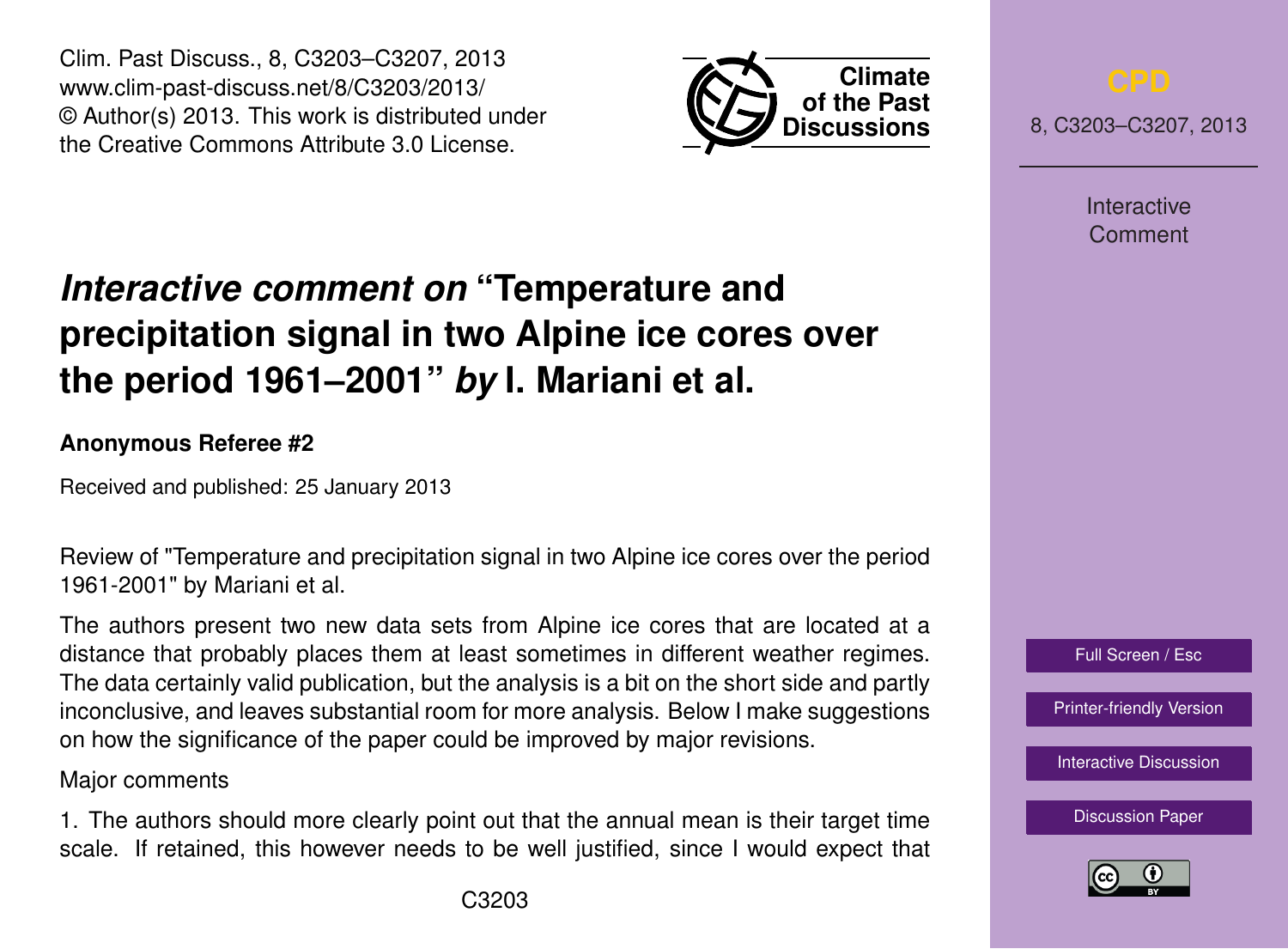at subannual time scale the analysis would possibly provide more reliable results. At any given year winter and summer temperature variation may be compensating, since there is no reason to expect that e.g. a cold winter follows a cold summer. Thus the correlation analysis becomes more difficult due to a smaller detectable signal. Looking at the raw data it should be possible to create an approximate summer and winter mean signal by centering on the max and min values in the isotope time series.

2. To me, disentangling the influences of temperature vs. precipitation on d18O does not seem to be an achieveable goal. The two parameters are intrinsically coupled, since the isotopes only record (in part) the condensation temperature of a precipitation event, not temperature in general. The condensation temperature may be quite different from the temperatures during non-precipitating conditions. Typically, winter temperatures are warmer and summer temperatures are colder during precipitation events. There is no reason to expect a pure temperature signal in d18O. The authors state this renders ice core analysis as proxy meaningless, which seems a bit strong and may need reconsideration.

3. The ice core time series should be compared with time series of larger-scale averaged temperature and precipitation rather than just reporting the correlation maps. It would be very revealing to separate the station records into summer and winter signals, or to create a precipitation-weighted station signal.

4. The presentation of the material needs to be improved, in particular wrt. Figures, as detailed below.

Detailed comments

Pg 5869

L 5-10: Please state more clearly the time scales of the various archives, and the time scale you are targeting in this study.

L 24: Maybe state here that isotopes in precipitation reflect the transport history and

8, C3203–C3207, 2013

Interactive Comment



[Printer-friendly Version](http://www.clim-past-discuss.net/8/C3203/2013/cpd-8-C3203-2013-print.pdf)

[Interactive Discussion](http://www.clim-past-discuss.net/8/5867/2012/cpd-8-5867-2012-discussion.html)

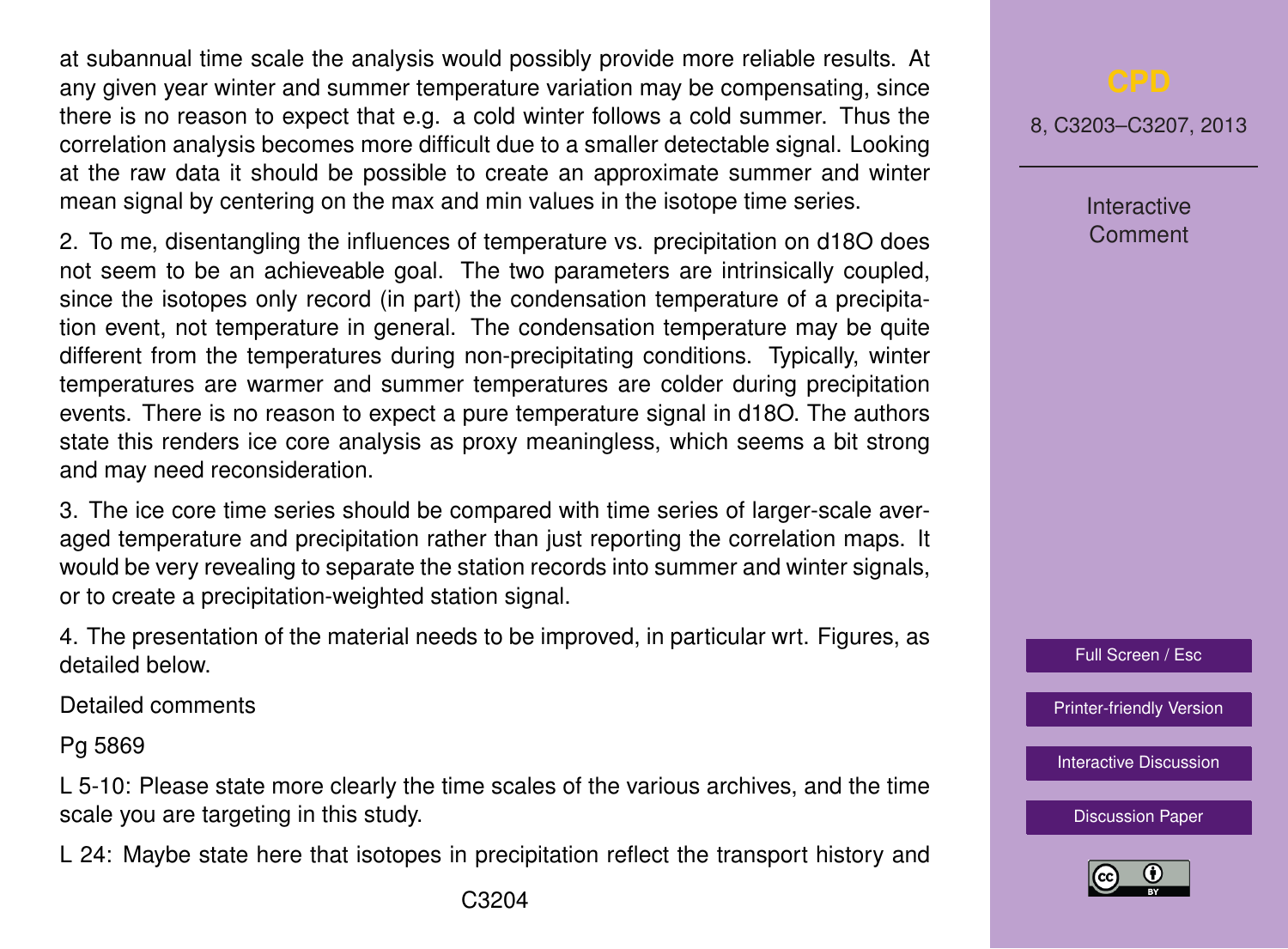the final cloud temperature.

L 28: I would think that moisture sources contribute to variability in the deuterium excess, and would not so clearly show up in the d18O signal alone.

Pg 5870

L 9: There may be a lot of local variability during summer. But I would assume that most of the large precipitation events have a common origin due to large-scale weather patterns.

New paragraph after "Nevertheless. . ."

Pg 5871

L 15: "The frontal systems associated with the polar front": This could be more exactly referred to as mid-latitude winter storms, originating in the North Atlantic storm track.

Pg 5872

L 7: I doubt that there is no particular seasonality at this site, since both Grimsel and Grand St Bernard show a late summer minimum in precipitation (see URLs attached below).

L 13: remove brackets around Henderson reference

Pg 5873

L 9: Did you calculate density for each sample or infer it as an average from a longer ice core segment?

Pg 5874

L 18: It seems a bit strange that you did the correlation to high altitude temperatures. Is not the interest in using the ice cores as a surface temperature proxy? This needs more discussion.

8, C3203–C3207, 2013

**Interactive** Comment

Full Screen / Esc

[Printer-friendly Version](http://www.clim-past-discuss.net/8/C3203/2013/cpd-8-C3203-2013-print.pdf)

[Interactive Discussion](http://www.clim-past-discuss.net/8/5867/2012/cpd-8-5867-2012-discussion.html)

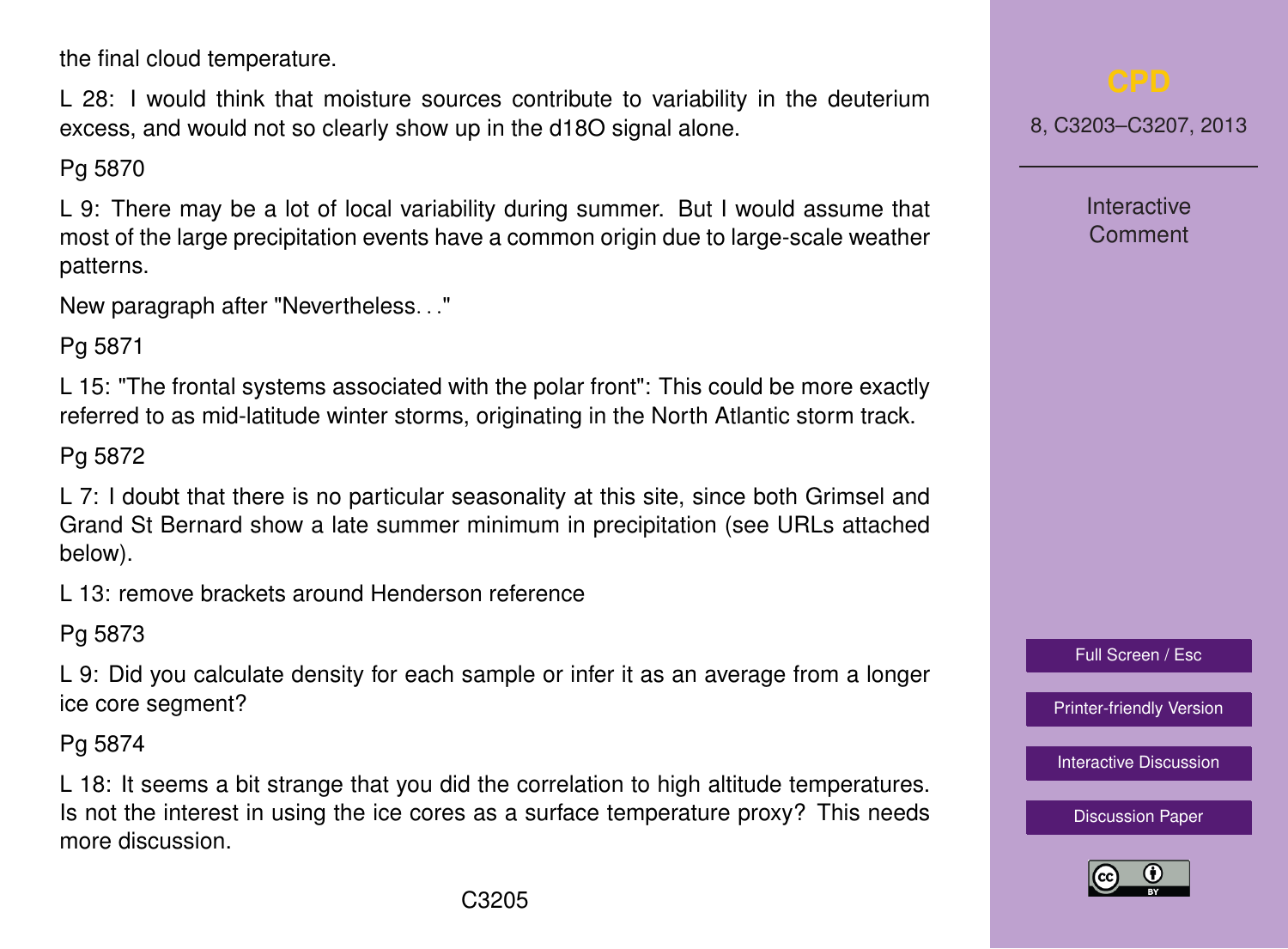C3206

L 22: What kind of precipitation data is this, a model product, gridded station data, a blend of model and observations? Is there a reference?

L 24: Similar for the HISTALP data, what kind of data is this, why did you use this in addition?

Pg 5875

L 1: Which stations have been used? Refer to Table 1 here.

L 2: No clear, do you mean among all datasets listed above?

L 4: A detailed description of the data should be given at the start of the paragraph. Please combine Fig. 3 and 4 into one and put the data on a common time axis, so the two ice cores can be compared.

It would be very helpful to add a new Figure where you show e.g. station data of temperature and precipitation at the same time resolution so one can get an impression of the trend and variability from high-quality meteorological data. This is important context for evaluating the proxy data.

L 20: What about Fiescherhorn?

Pg 5876

L 15-18: As stated in the main comments, I would not expect separate signals for temperature and precipitation. Did you check if accumulation is correlated with temperature, or d18O with precipitation?

L 19: Which of the gridded data sets do you mean?

L 23-25: Not clear what you want to say here.

Pg 5877

L 19: I am sure you carefully examined the min/max values for each period, but just looking by eye at the raw data for FH I would count 11 maxima in the 1999-1990 and

8, C3203–C3207, 2013

**Interactive** Comment



[Printer-friendly Version](http://www.clim-past-discuss.net/8/C3203/2013/cpd-8-C3203-2013-print.pdf)

[Interactive Discussion](http://www.clim-past-discuss.net/8/5867/2012/cpd-8-5867-2012-discussion.html)